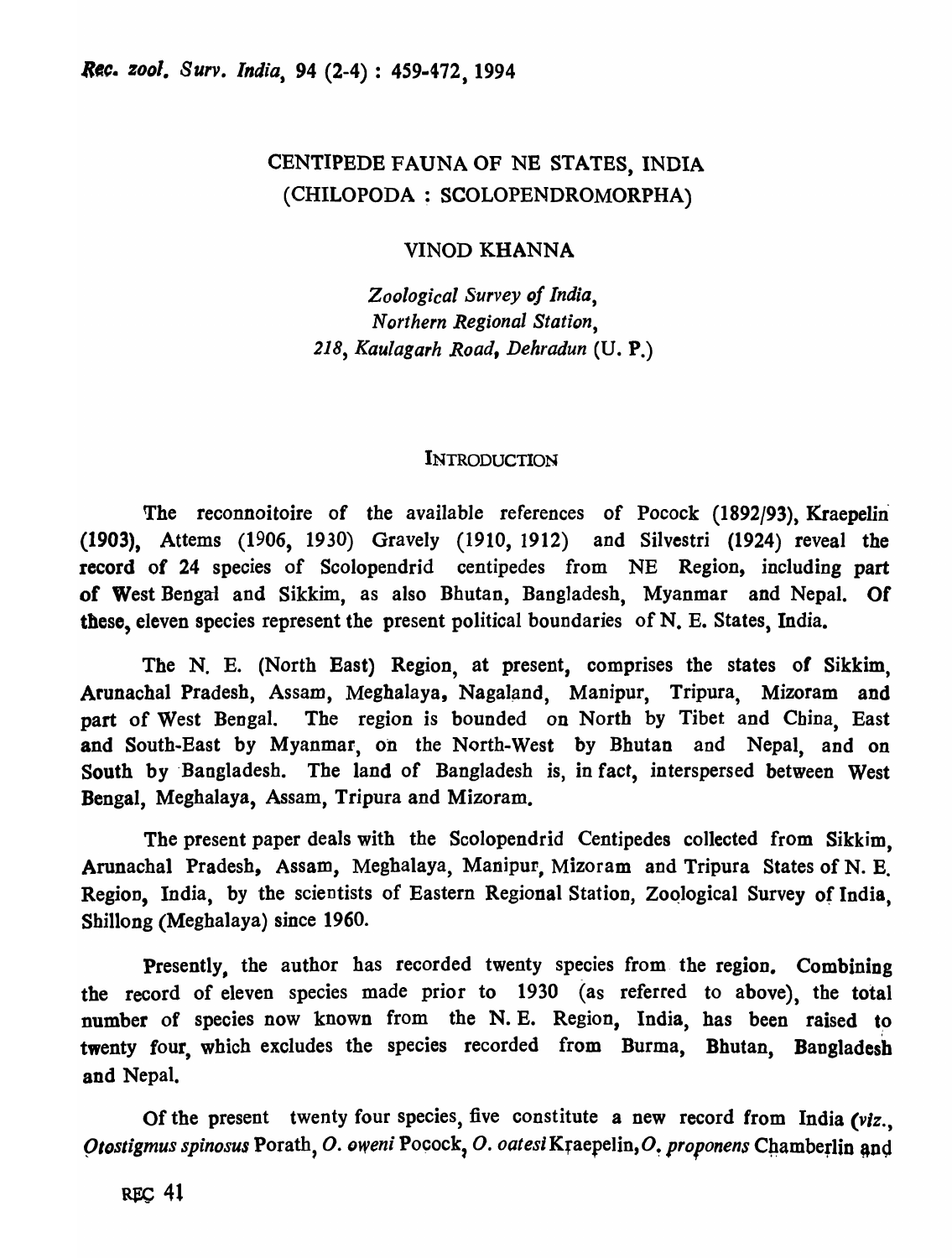*Rhysida stuhlmanni stuhlmanni* Kraepelin); four a new record from the region (namely, *o. ceylonicus* Haase, *O. rujiceps* Pocock, *O. nudus* Pocock and *C ormocephalus dentipes*  Pocock); eleven species are with their distributional ranges extended within the N. E. Region. The author has not come across any material of *Ethmostigmus pygomegas*  (Kohlrauscb) (previously known from West Bengal, Assam and Myanmar), *Cormocephalu8 pYgmaeus* Pocock (previously known from West Bengal, Assam, Bihar and Lower Myanmar), *Cryptops kempi* Silvestri (Siju cave, Assam) and *Scolopendra 8ubspinipes dehaani* Brandt (from West Bengal, Assam, Myanmar and Bangladesh).

While listing the species from N. E. Region, the author has tried to include all the species hitherto known from N. E. Region. In addition, notes on the species occurring in adjacent countries like Bhutan, Bangladesh, Myanmar and Nepal, have been incorporated under respective genera. Efforts have also been made to re-assign the localities reported by Gravely (1910 and 1912) and earlier workers to their present political boundaries.

# SYSTEMATIC ACCOUNT Phylum : ARTHROPODA Class CHILOPODA Order SCOLOPENDROMORPHA Family CRYPTOPIDAE Genus Paracryptops Pocock

### 1. Paracryptops indicus Silvestri, 1924

1924. Paracryptops indicus Silvestri, *Rec. Indian Mus.*, 26: 74 (Type<sub>.</sub>locality: Siju Cave, Assam).

*Material examined:* India: Megbalaya, Shillong, Risa Colony, 1 ex., *IS.* iv, 1977, M. S. Jyrwa (BRS Reg. No. 14714).

*Remarks:* Hitherto recorded only from Siju cave (Assam), the present report of the species from Meghalaya state merely extends the range of its distribution in NE Region.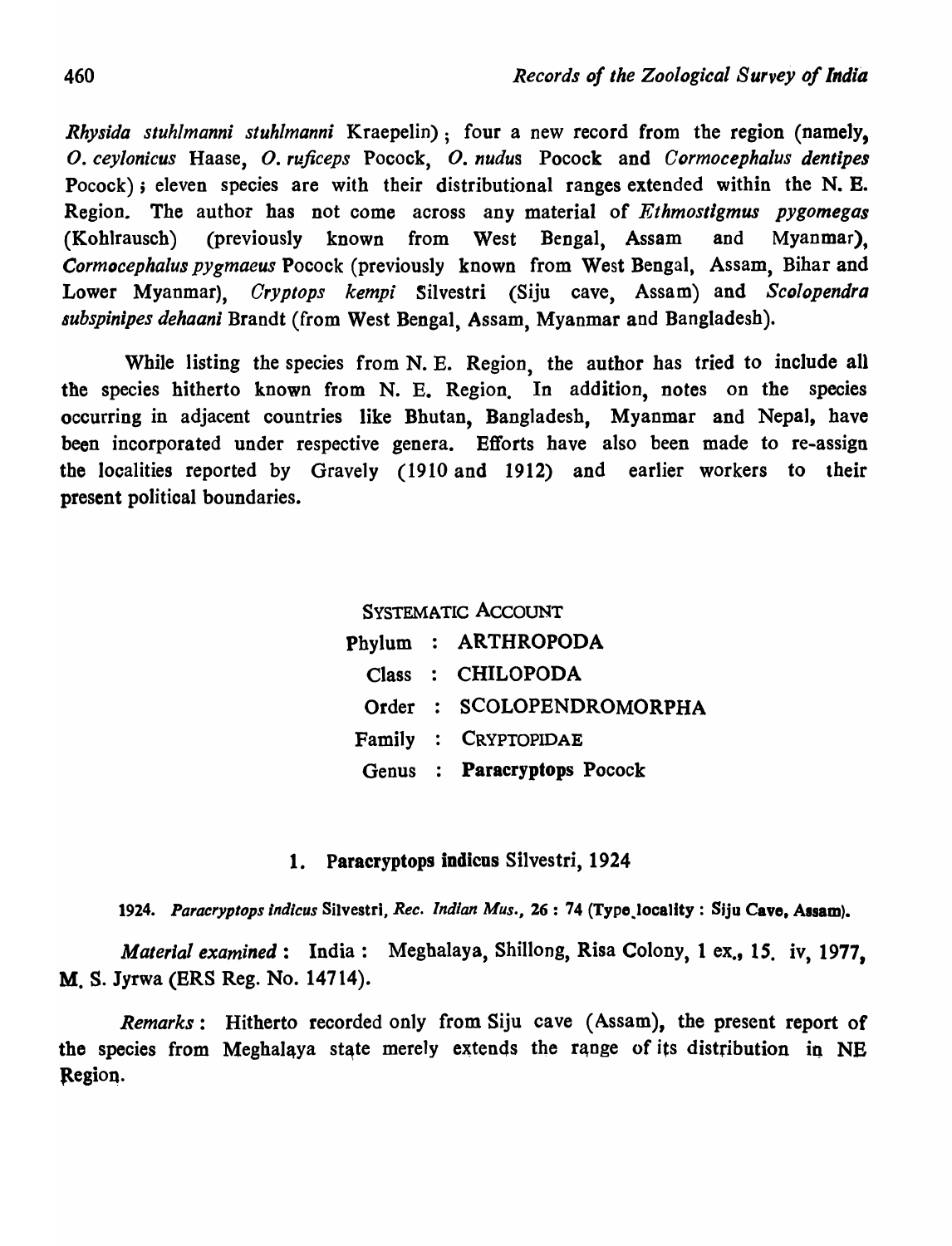Genus : Cryptops Leach

2. Cryptops sp. (doubtful)

*Material examined:* India: Arunachal Pradesh, Basser (Siang), 1 ex., 13. ii. 1973, R. S. Pillai (ERS Reg. No. 6834).

The specimen is badly damaged and can not be assigned to any species.

### 3. Cryptops kempi Silvestri 1924

*1924. Cryptops kempi* Silvestri, *Rec. Indian Mus.,* 26 : 73. (Type locality: Siju cave. Assam).

*Remarks:* No material of this species was available from the present lot. The species has hitherto been reported by Silvestri (1924) from Siju cave, Assam. The genus is also reported to be represented by *Cryptops feae* Pocock, *Cryptops inermipes* (Pocock) and *Cryptops doriae* Pocock from Myanmar (vide Gravely, 1910). The species *C. doriae*  has recently been collected from Nanda Devi Biosphere reserve area (U. P.) and is being dealt with elsewhere by the author. But it may be mentioned here that the record of this species from U. P., hitherto known from Matheren (Maharashtra) and Myanmar, is of great zoo-geographical importance.

> Family SCOLOPENDRIDAE Subfamily SCOLOPEDRINAE Tribe SCOLOPENDRINI Genus Scolopendra Linnaeus

#### 4. Scolopendra morsitans Linnaeus 1753

*1753. Sc%pendra morsitans* Linnaeus. *Syst. nat.,* 10 : 638.

*Material examined:* India: Megbalaya: Shillong, Motinagar, 1 ex., 14. xii. 1976 ,lex., 18. iv. 1977, M. S. Jyrwa coli. (ERS Reg. No. 14631 and 14706) ; Risa Colony, 1 ex., 4.iv.1973, J. K. Prasad (ERS Reg. No. 7004): laintia Hill, Sonapur, 1 ex., 11.ix.1983, A. R. Lahiri (ERS Reg. No. 9654).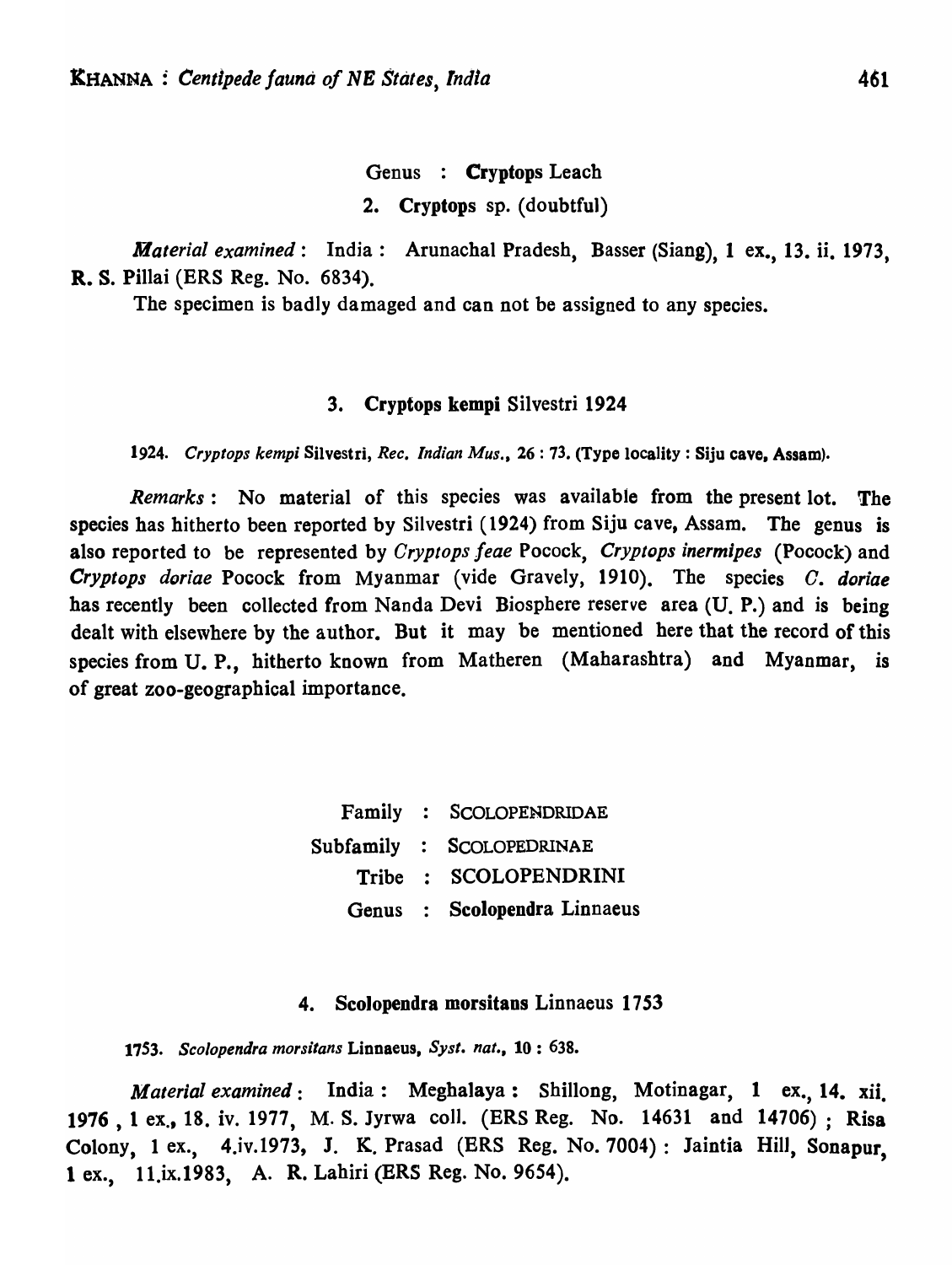*Remarks:* The species is cosmopolitan in status with previous report from Dilkush, NB Cachar and Sibsagar (Assam) (vide Gravely 1910). The species is also known to be recorded from Myanmar and Bangladesh.

### *s.* Scolopendra subspinipes dehaani Brandt 1840

*1840. Scolopendra de haani* Brandt, *Bull. Ac.* 51., 7: 159.

*Remarks:* The author has not come across any example of this species from NE Region, but it is previously known to be recorded from Punkhabari, Darjeeling. Calcutta, Chinsura, Barrackpur, Serampur and Siliguri (West Bengal); Dilkush, latioga River and North Cachar Hills (Assam) and Lower Myanmar and Bangladesh.

*Note*: The genus *Scolopendra* is also known to be represented by *Scolopendra pinguis* Pocock, 1891 from Karen Berge (Myanmar) and Buitenzorg (Java).

### Genus: Cormocephalus Newport

### 6. Cormocephalos dentipes Pocock 1691

1891. *Cormocephalus dentipes Pocock, Ann. nat. Hist. Ser. 6, Vol. 7: 66-67.* 

*Material examined*: India: Meghalaya: Garo Hills, Tura Peak. 2 exs., 27.ii.1966, A. S. Rajagopal (ERS Reg. No. 12850); Dainadubi, 1 ex., 8.iv.1971, R. S. Pillai (ERS Reg. No. 1751); Selbagiri, 1 ex., 3.viii.1979, K. P. Singh (ERS Reg. No. 16590): Khasi Hills, Ranikhor, 1 ex., 7.xii.1977. K. R. Rao (ERS Reg. 15193); Mizoram, Thingdome, 1 ex., S.iii.1979, p. T. Cherian (ERS Reg. No. 16540).

*Remarks:* Originally described as species endemic to West Benga1, *Cormocephalus dentlpes* Pocock, is now a well distributed species occurring widely in Meghalaya and Mizoram in NE Region. It has also been recorded from U. P. Terai (Khanna and Tripathi, 1985), Western Himalaya, U. P. (Khanna and Kumar, 1984 and Khanna, 1987), Himachal Pradesh (Khanna, unpublished record).

*Distribution elsewhere:* Bihar (Chhota Nagpur) and Delhi.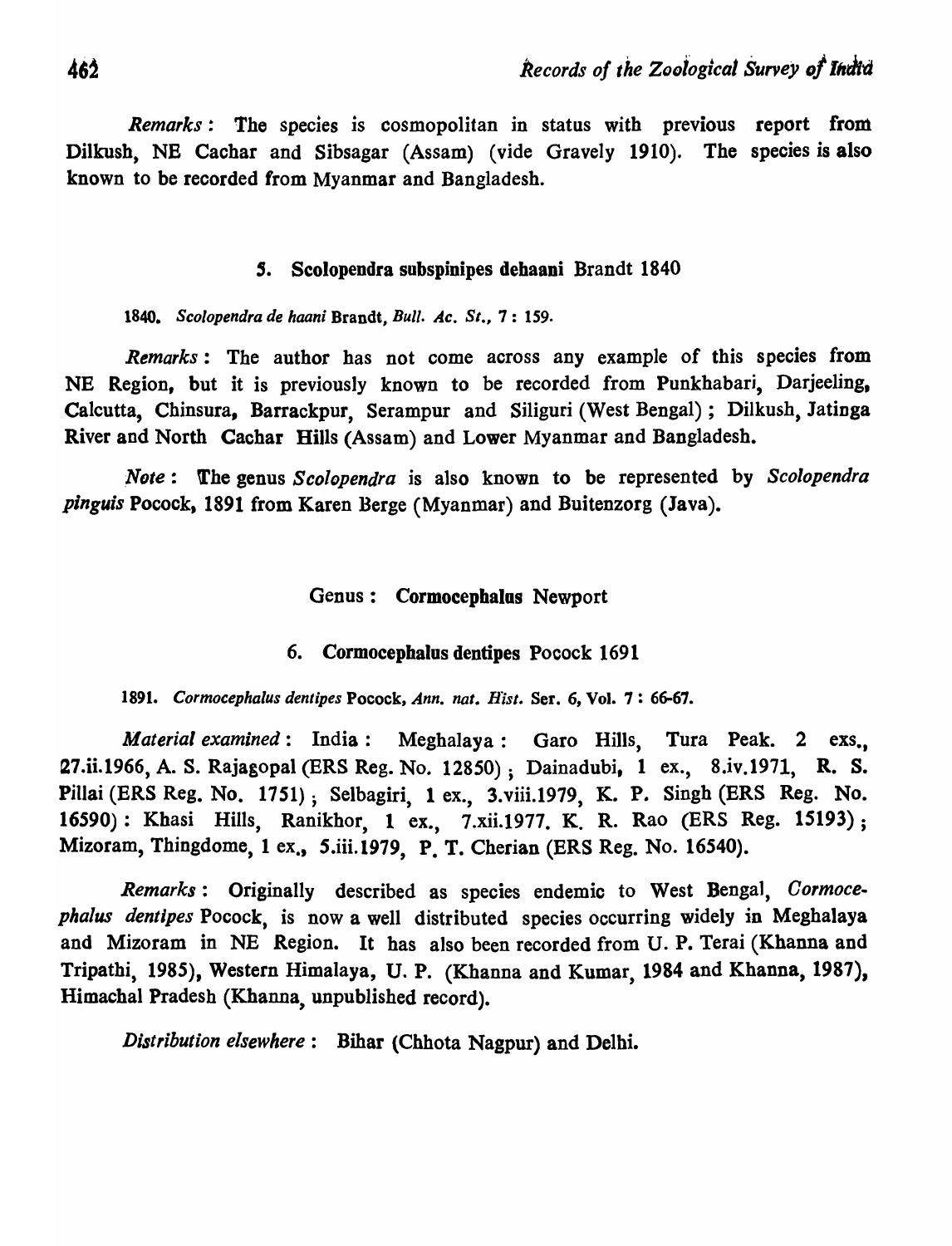#### 7. Cormocepbalus pygmaeus Pocock 189'2

*1892. Cormocephalus pygmaeus* Pocock, J. *Bombay nat.* Hisl. *Soc.,* 7 (2): 140,

*Remarks*: No material of this species is available in the present lot but it has earlier been recorded from Punkhabari, Darjeeling, Siliguri and Chakradharpur (West Bengal), Chhota Nagpur (Bihar), Cachar (Assam), Western Himalaya, U. P. and Rajasthan and also from Myanmar).

> Subfamily OTOSTIGMINAE Tribe OTOSTIGMINI Genus Otostigmus Porath

#### 8. Otostigmus ceylonicus Haase, 1887

*1887. Otostigma ceylonicum* Haase, *Abh. Mus.,* Dresden, S : 69.

*Material examined*: India: Meghalaya ; Khasi Hills, Pynursula, 1 ex., 23.vi.1966, B. K. Tikader (ERS Reg. No. 280); Umtham, lex.,26. ix.1973, S. K. Chanda (ERS Reg. 7947) ; Umphyrna, 1 ex., 26.vii.1974, S. K. Ghosh, (ERS Reg. No. 13489); Garo Hills, Resu, 7 exs., 19.ii.197S, S. Biswas (ERS Reg. No. 10686) ; AnbelIa, 1 ex., 5.iii. 1975, S. Biswas (ERS Reg. No. 10796); Jaintia Hills, Umtyngar, 1 ex., 26.vi.1964, S. Biswas (ERS Reg. No. 13478) ; Shillong, 1 ex., 3.v.1965, R. K. Varshney (ERS Reg. No. 12871) ; Risa Colony, 1 ex., 22.iii.1987, M. S. Jyrwa (ERS Reg. No. 19685); Lowsohtum, 1 ex., 7.ii.1963, V. D. Srivastava (ERS Reg. No. 13521).

*Remarks:* Previously known from Himachal Pradesh, Myanmar and Sri Lanka, *O. ceylonicus* Haase, is being recorded for the first time, by the author, from Meghalaya states of NE Region, and is, therefore, of zoo-geograpical interest.

#### 9. Otostigmos insularis Haase, 1887

*1887. Otostigma carinu/atum* var. *insu/are Haase,* Abb. Mus., Dresden. *S: 69.* 

*Material examined*: India: Meghalaya: Khasi Hills, Ranikhor, 3 exs., 10. xii.1977,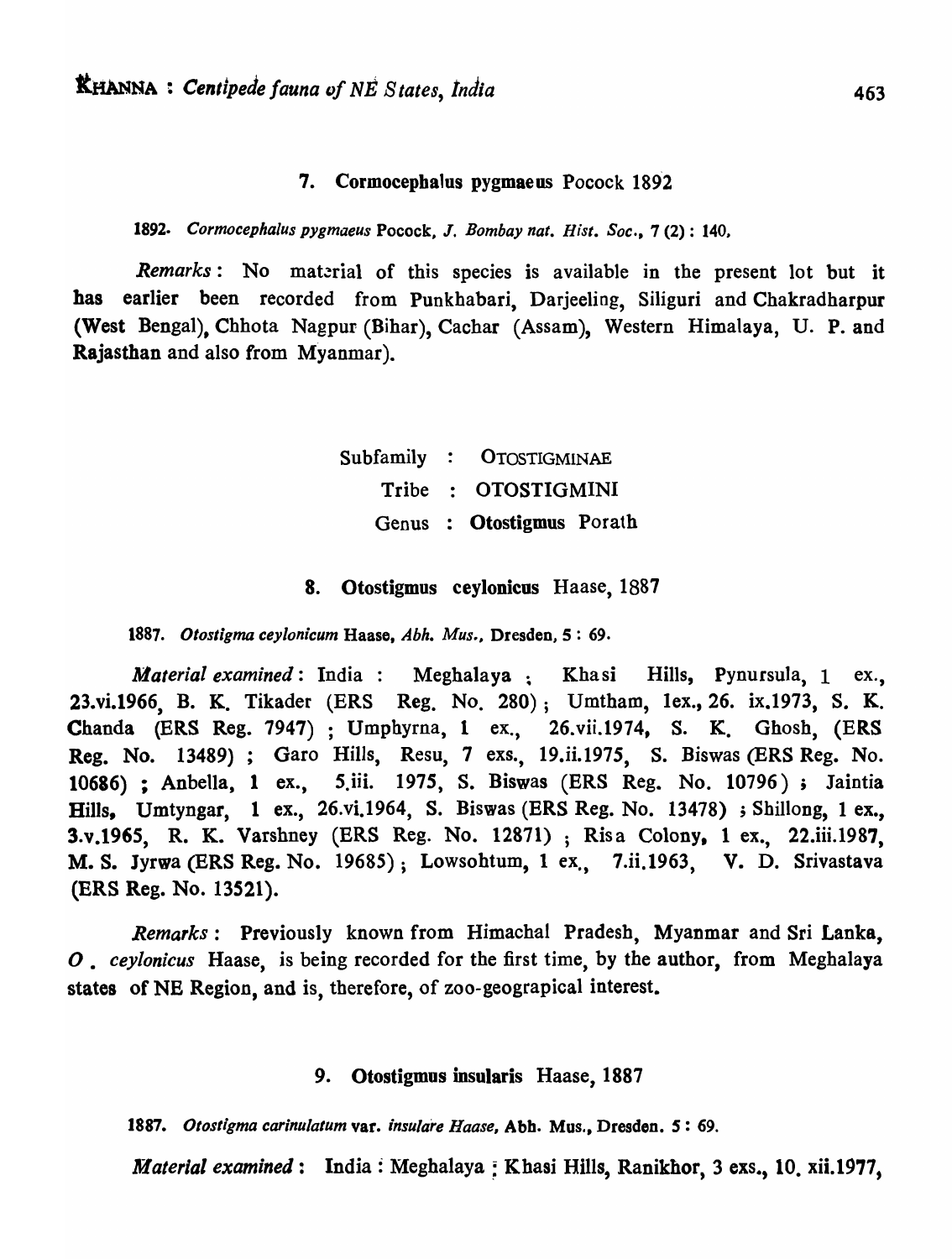K. R. Rao (ERS Reg. No. 15246): Umshning, 1 ex., S.ix.1963, M. R. Rynth (ERS Reg. No. 12872): Mizoram: Aizwal, Kolassib, 1 ex., 4.iii.1979, P T. Cherian (ERS Reg. No. 16533).

*Remarks*: Previously known from Assam and West Bengal, the record of species from Meghalaya and Mizoram is, therefore, extension of range of its distribution in NE Region, The species is also known from Himachal Pradesh (Gravely, 1912).

*Distribution elsewhere:* Bhutan, Sri Lanka and Seycelles.

### 10. Otostigmus nudus Pocock 1890

1890. Otostigma nudum Pocock, Ann. nat. Hist., Ser. (6) 5:247.

*Material examined*: India: Meghalaya: Khasi Hills, Cherrapunji, 2 exs., IS.viii. 1965, B. K. Tikader (ERS Reg. No. 13510); Shillong, Pynthorumkbroh, 1 ex. , 29.x.19S9, R. S. Giri (ERS Reg. No. 315 A) ; Risa Colony, 1 ex., 1 .iii.1972, R. S. Giri (ERS Reg. No.  $.013$ ).

*Remarks:* The species previously known from Tamilnadu (Pocock 1890) Himachal Pradesh (Khanna and Tripathi, 1986) and Uttar Pradesh (Khanna and Kumar 1984), is being recorded for the first time from NE Region, India.

### 11. Otostigmus oweni Pocock, 1892

*1892. Otostigma owen;* Pocock, J. *Linn. Soc.,* London, 24: 319.

*Material examined:* India: Arunachal Pradesh: Tirap Dist., Namchik, 1 ex., 21.i.1960, C. B. Srivastava (ERS Reg., No. 1653 A); Meghalaya: Umtham, 1 ex., 26.ix.1973, S. K. Chanda (ERS Reg. No. 7947).

*Remarks:* Previously known from Mergui Archipelago (Myanmar), this is the first record of the species O. oweni from Arunachal Pradesh and Meghalaya, in the NE Region, India.

### 12. Otostigmus oatesi Kraepelin, 1903

*1903. Otosligmus oates;* Kraepelin, *Mitt. Mus.,* Hamburg. 20: 120.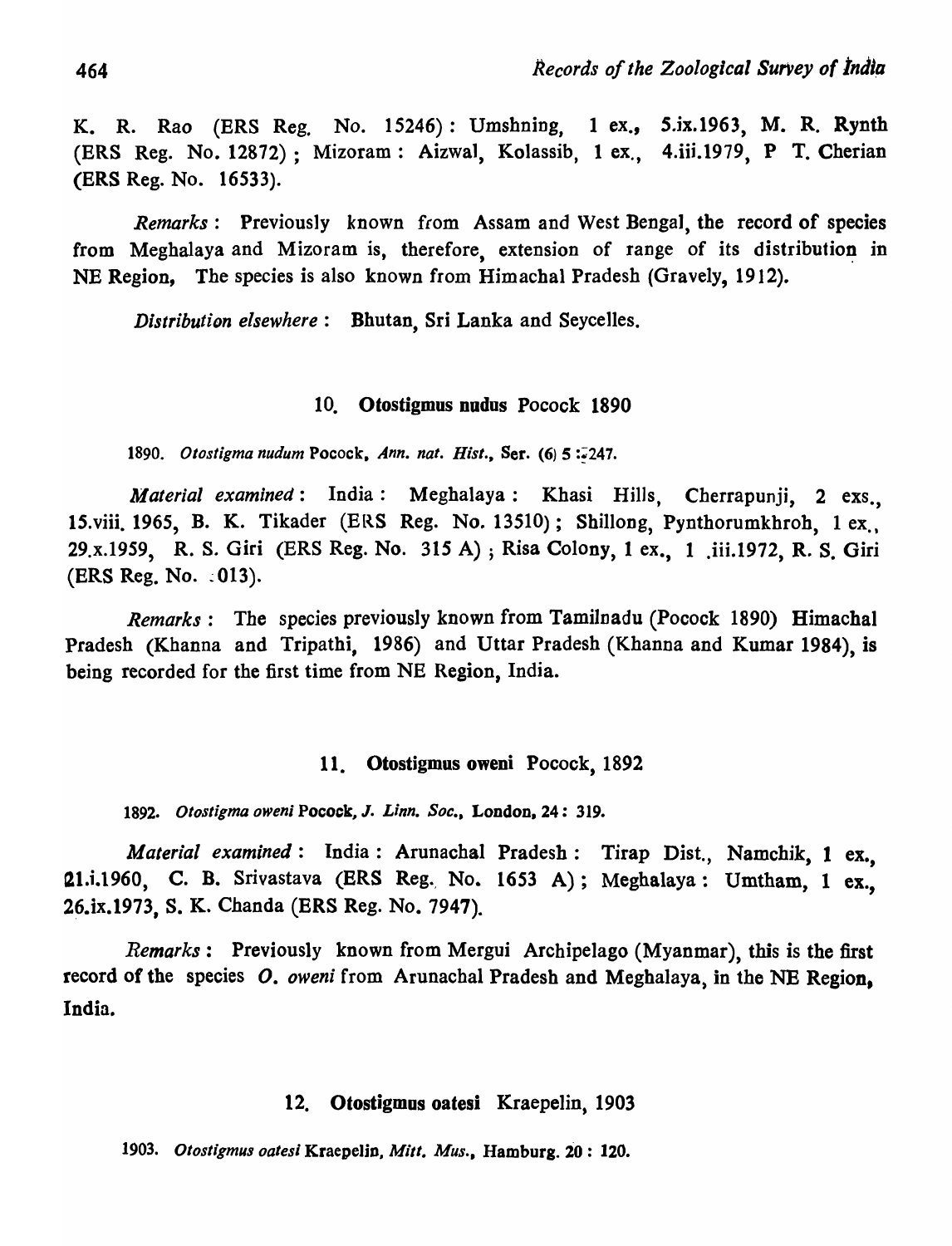*Material examined*: India: Meghalaya: Shillong, Motinagar, 4 exs., 30.i.1973, M. S. Jyrwa (ERS Reg. No. 6627).

Remarks: Previously known from "British Burma", this is the first record of the species from India, NE Region.

#### 13. Otostigmus proponens Chamberlin, 1920

*1920. Olostigmus proponens* Chamberlin, *Bull. Mus.,* Harward. 64: 15.

*Material examined:* India: Manipur, Shiroi (Alt. 1926 m), 1 ex., 24.vii.1977,. S. O. Patil (ERS Reg. No. 14533).

*Remarks:* Previously known from Solomon Island (Pacific ocean), this is, interestingly, a first record of the species from India, Manipur in the NE Region.

#### 14. Otostigmus politos Karsch, 1881

1881. Otostigmus politus Karsch, *Berlin ent.* Z., 25: 219.

*Material examined:* India: Assam: Kamrup, Manas Sanctuary, Sanet, Genda Beet, 1 ex., 9. xii. 1974, K. P. Singh (ERS Reg. No. 10259); Megbalaya: Kbasi Hills, Old Barrapani, 6 exs., 30. xii. 1981, C. Radhakrishnan' (ERS Reg. No. 18012) ; Umtyngar, 1 ex., 20. vi. 1965, B. K. Tikader (ERS Reg. No. 12874) ; Mawphlang, 1 ex., 6. viii. 1963, V. D. Srivastava (ERS Reg. No.13257); 3 exs., 13. iv. 1967, R. K. Varshney (ERS Reg. No. 497); 1 ex., 12. iv. 1979, S. K. Chanda ( ERS Reg. No. 16256); Umshning, 1 ex., 10. ix. 1969, N. Mazumdar (ERS Reg. No. 1189): Nongpoh, 1 ex., 22. xii. 1978, P. T. Cherian (ERS Reg. No. 15954); Shillong, Tripura castle road, 1 ex., 2. iii. *1973,*  M. S. Jyrwa (ERS Reg. No. 6911); 5 exs., 23. ii. 1976, M. S. Jyrwa (ERS Reg. No. 13585) ; Risa Colony, 1 ex\_, 1. ii. 1967 (ERS Reg. No. 14421); 1 ex., 6. i. 1977 (ERS Reg. No. 14383); 1 ex., *IS.* iv. 1977 (ERS Reg. No. 14714) ; 2 exs., 29. iv. 1982 (ERS Reg. No. 15474); 2 exs., 29. iv. 1982 (ERS Reg. No. 18131), all M. S. Jyrwa colI. ; Laitumkhroh, 1 ex., 12. ii. 1973, R. S. Giri (ERS Reg. No. 6646); 5 exs., 26. it 1973, M. S. Jyrwa (ERS Reg. No. 6903); Nongthymmai, 2 exs., 6. iii. 1972, (ERS Reg. No. 2999); *S* exs., 20. iii. 1973 (ERS Reg. No. 6957), all R. S. Giri coli. ; 1 ex., 5. vi. 1985, M. S. Jyrwa (ERS Reg. No. 12225); Lumparing, 1 ex., 2. xii. 1974 (ERS Reg. No. 10176); 5 exs., 1. iii. 1976 (ERS Reg. No. 13636); 1 ex., 9. iii.1976 (ERS Reg. No. 13666), all R. S. giri coll. ; 3 exs., 4. xi. 1975, (ERS Reg. No. 10695), all M. S.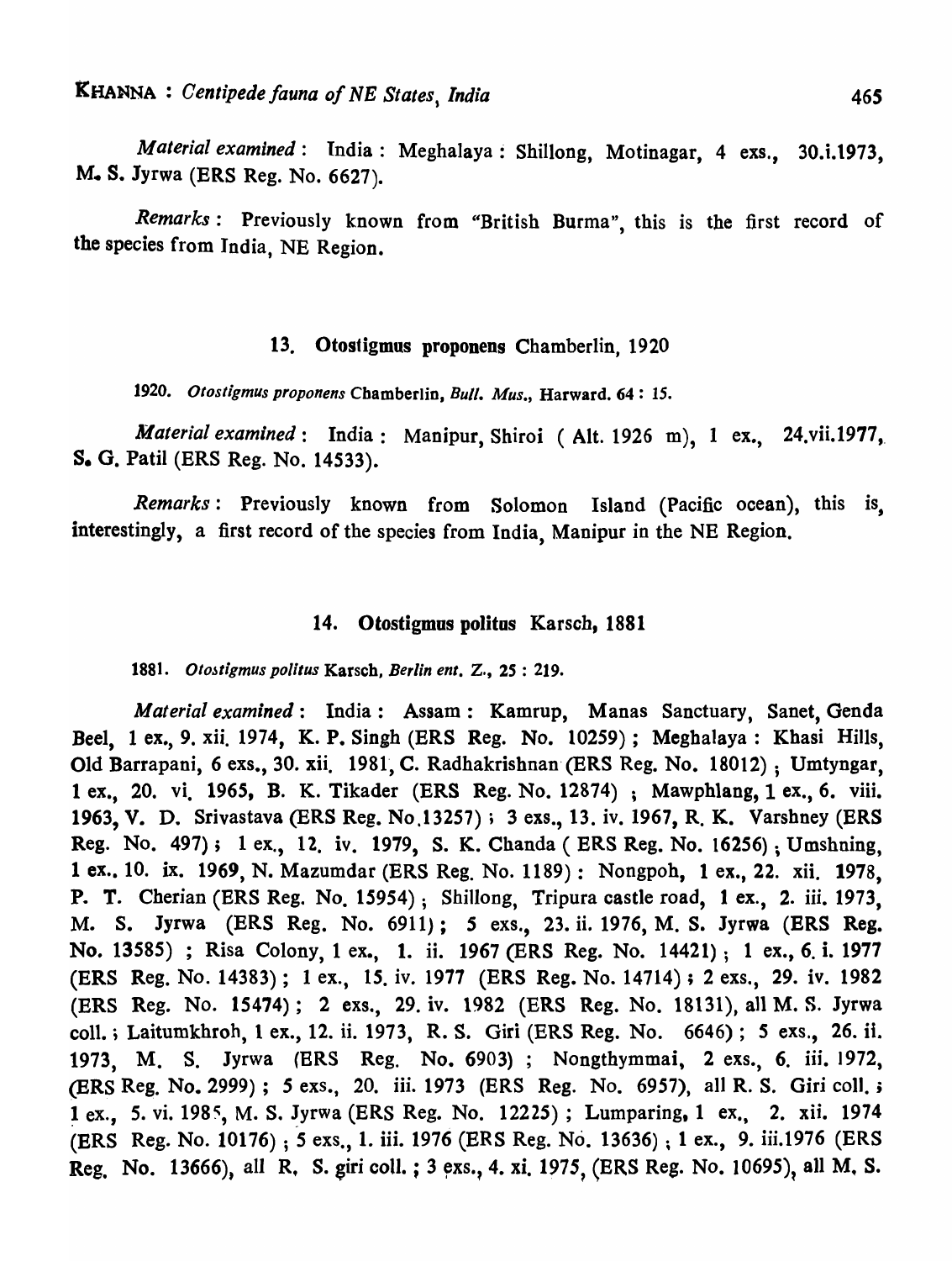Jyrwa coll.; Malki Forest, 1 ex., 9. xi. 1971 (ERS Reg. No. 2682); 2 exs., 3. iii. 1972. (ERS Reg. No. 2995) ; 3 exs., 13. iii. 1973 (ERS Reg. No. 6936), all R. S. Giri coU.; 3 exs., 17. iii. 1973 (ERS Reg. No. 6973); 2 exs. 18. xii. 1974 (ERS Reg. No. 10204) ; 2 exs., 5. ii. 1974 (ERS Reg. No. 8492) ; 1 ex., 5. x. 1975 (ERS Reg. No. 10993); 1 ex., 28. x. 1975 (ERS Reg. No. 12655); 1 ex., 15. i. 1976 (ERS Reg. No. 13221); 2 exs., 7. ii. 1976 (ERS Reg. No. 13461); 1 ex., 2. xi. 1977 (ERS. Reg. No. 15023), all M. S. Jyrwa coll.; Motinagar, 1 ex., 22. ii. 1972 (ERS Reg. No. 2983); 2 exs., 19. xii. 1974 (ERS Reg. No. 10220); 2 exs., 16. xii. 1979 (ERS Reg. No. 10207), all R. S. Giri colI.; 4 exs., 25. i. 1975 (ERS Reg. No. 10461); 3 exs., 11. ii. 1976 (ERS Reg. No. 13472); 3 exs., 12. i. 1977 (ERS Reg. No. 14377) ; 5 exs., 22. i. 1977, (ERS Reg. No. 14416), all M. S. Jyrwa coli.

*Remarks:* Previously known from Darjeeling (West Bengal) and Dikrang aqd Sureil (Assam) in the NE Region, this is considered as further extension of distribution of this species in NE Region.

*Distribution elsewhere:* India (Himachal Pradesh, Orissa and Uttar Pradesh) ; Myanmar, China, Sumatra, New Guinea and Australia.

### 15. Otostigmus rugulosus Porath, 1876

*1876. Otostlgma rugulosum* Porath. *Bih. Svenska Ak.,* 4 (7) : 21.

*Material examined:* India : Megbalaya : Khasi Hills, Mawsynram, 1 ex., 28. iv. 1978, K. P. Singh (ERS Reg. No. 15440).

*Remarks*: Previously known from Sadiya and Mangaldai (Assam), this is the first record of this species from Khasi Hills (Meghalaya) after the lapse of about 82 years.

*D'istribution elsewhere:* India (Himachal Pradesh and A & N Islands) and Myanmar ( Mergui Archipelago).

### 16. Otostigmus ruficeps Pocock, 1890

*.1890. Otostigma rujiceps* Pocock, *Ann. nat. Hist.* Sere (6) 5 : 247.

*Material examined:* India: Megbalaya: Khasi Hills, Mawphlang, 1 ex., 12. ix. 1963, S. Biswas (ERS Reg. No. 13505); 1 ex., 28. iv. 1978, K. P. Singh (ERS Reg. No. 15440); Darugiri, 1 ex., 29. xi. 1977, K. P. Rao (ERS Reg. No. 15093); Malki Forest, 2 exs., 24, xi. 1973, R. S. Giri coll, (ERS Reg, No. 8640),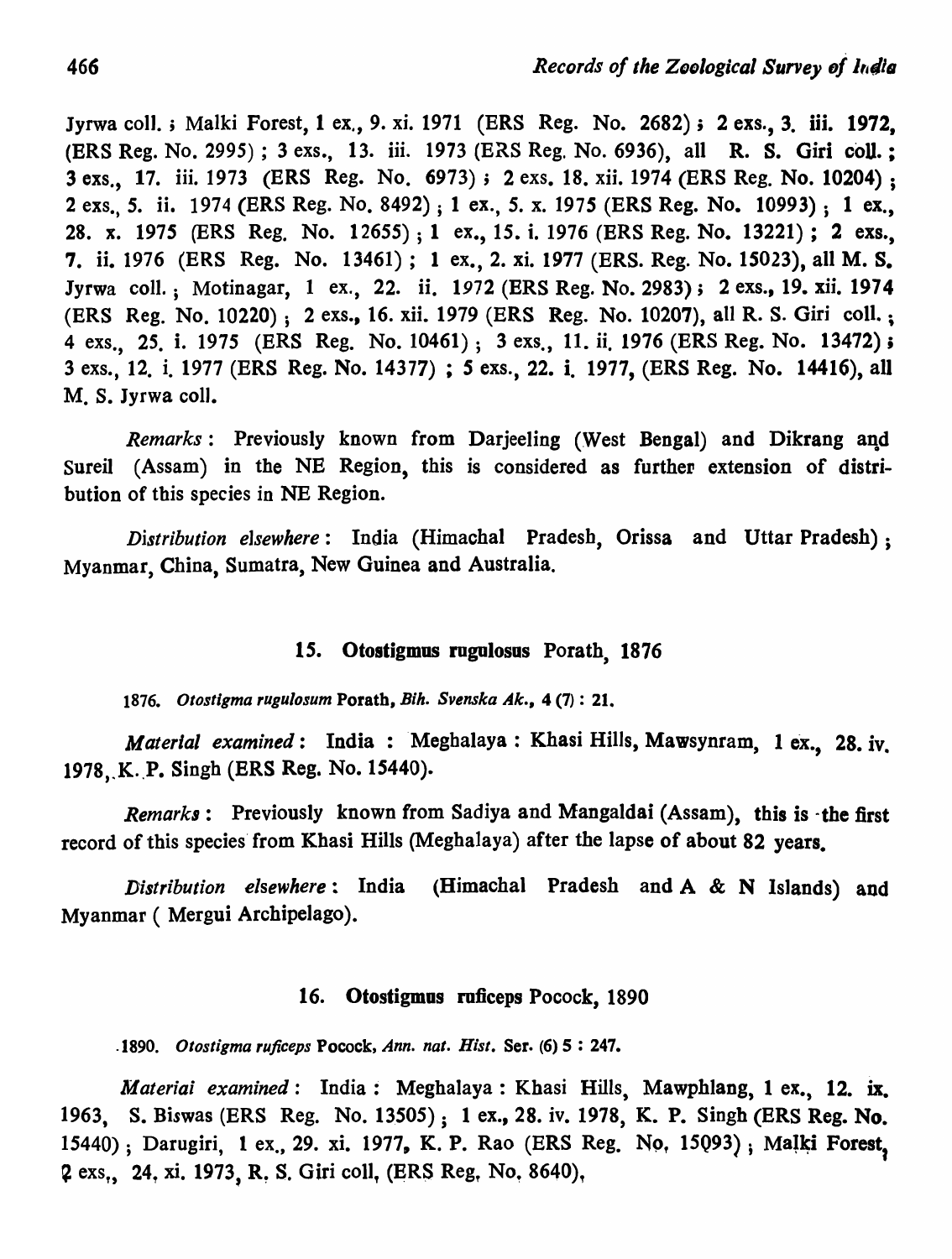*Remarks*: Previously known from Tamilnadu (Pocock, 1890) and Lakhimpur Kheri (U. P.) (Khanna and Tripatbi, 1985), the .present record of this species from Megbalaya State NE Region constitute the first ever record from this part of India, and is of great zooseographical interest.

#### 17. Otostigmus spinosus Porath, 1876

1876. *Otostlgma splnosum* Porath, *Bih. Svenska* Ak., 4 (7): 22.

*Material examined*: India: Meghalaya: Shillong, Sawsohtum, 2 exs., 28.ii.1967, R. K.. Varshney (ERS Reg. No. 447).

*Remarks:* Previously known from Myanmar (Tennaserrim), Java, Sumatra, Sulawesi and New Guinea, this is the first record of the species from India, Meghalaya State.

*Note:* In the NB Region the genus *Otostigmus* Porath is also represented by species like *feae* Pocock;, *morsitans* Pocock (both from Myanmar) and *scaber* Porath (from Myanmar, China and Thailand).

#### Genus: Rhysida Wood

#### 18. Rhysida afra cuprea Kraepallin, 1903

1903. Rhysida cuprea Kraepelin, Mitt. *Mus.*, Hamburg, 20: 154.

*Material examined:* India: Arunachal Pradesh: Nefa, Tjrep Dist. Mainpang, 1 ex., 2. ii. 1962, C, B. Srivastava (ERS Reg. No. 1651A); Assam: Kaziranga, Jhapani Bill; 1 ex., 14. iii 1964, A. K. MandaI (ERS Reg. No. 13506); Megbalaya: Oaro Hills, Anagiri Forests, 1 ex., 23. ii. 1975, S. Biswas (ERS Reg. No. 10728) ; Jaintia Hills, 1 ex., 13. iii. 1970 (ERS Reg. No. 12858); 4 exs., 14. iii. 1970 (ERS Reg. No. 12859). all S. K. Talukdar coIl.; 2 exs., 29. i. 1975, A. K. Ghosh (ERS Reg. No. 10S67); Khasi Hills, Umran, 1 ex., 28. ii. 1963, V. D. Srivastava (ERS Reg. No. 13511) ; Barapani, 1 ex., 24. vii. 1967, R. K. Varshney (ERS Reg. No. 603) ; Darugiri Road, 1 ex., 29. xi. 1977, K. R. Rao (ERS Reg. No. 15093); Shillong, Mawphlang, 1 ex., 12. xi. 1963, S. Biswas (ERS Reg. No. 13505); Risa Colony, 4 exs.; 27. ii. 1961, S. N. Prasad (ERS Reg. No. 1284 A) ; 1 ex., 28. iii. 1979, K. K. Deb (ERS Reg. No. 7006) ; Motinagar, 1 ex., 19. iii. 1973, M. S. Jyrwa (ERS Reg, No. 6949); Lamshing, 1 ex., 4, i. 1972, G. M.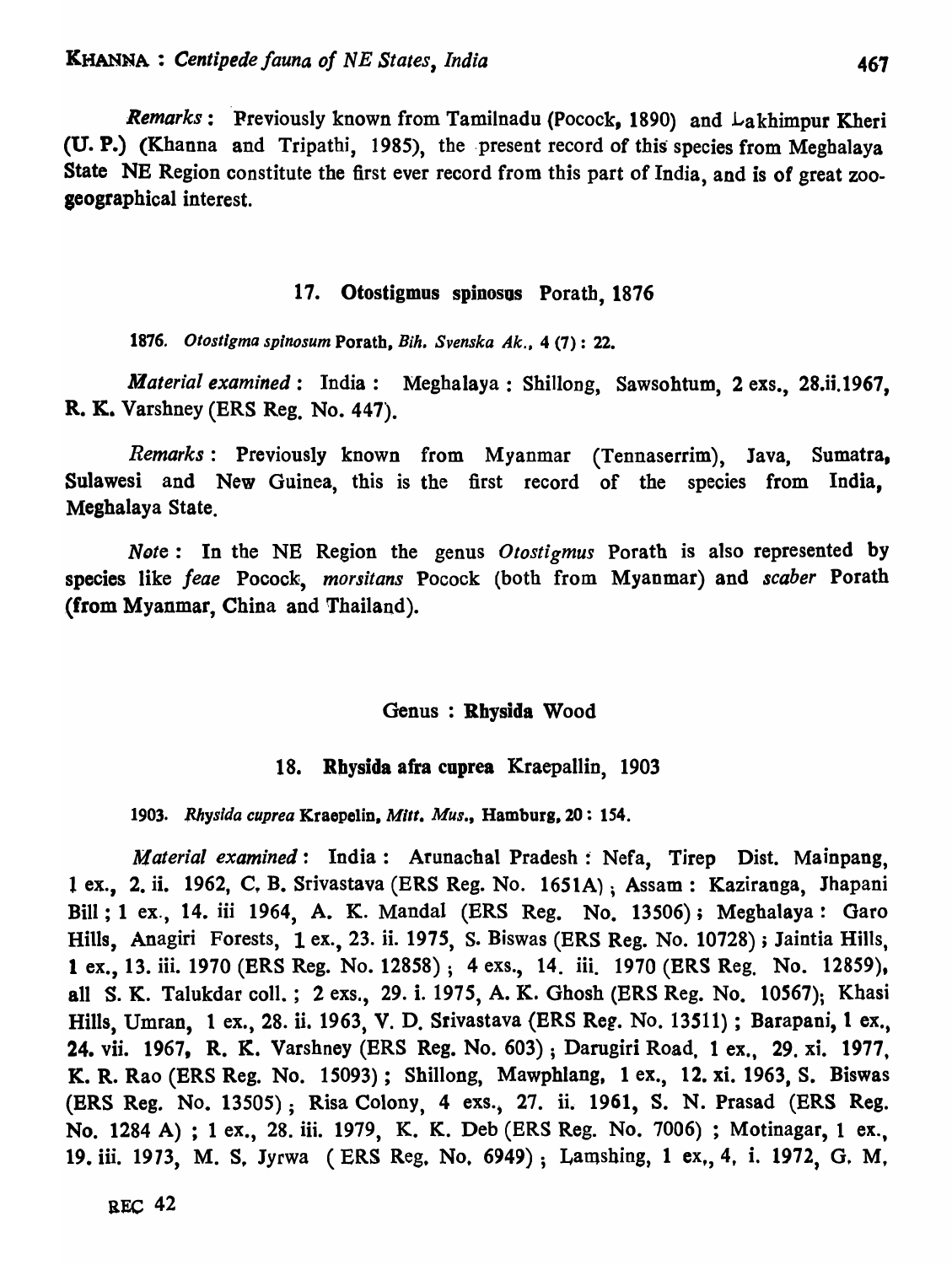Yazdani, (ERS Reg. No. 2786) ; Tripura Castle Road, 1 ex., 17. ii. 1978, M. S. Jyrwa (ERS Reg. No. 15318) ; Umshning 3 exs., 5. v iii. 1971, V. D. Srivastava (ERS Reg. No. 12502); Lalchani Basti, 1 ex., 26. vi. 1975, M. S. Jyrwa (ERS Reg. No. 12208).

*Remarks:* Previously known from Southern slopes of Bhutan and Sylhet (Bangladesh), *R. afra cuprea* Kraepelin was recorded by Gravely (1910) from Darjeeling and Ghumti (West Bengal) and Assam. The record of this species is, therefore, an extension of range of its distribution in the NB Region. In Western Himalaya, U. P. Khanna and Kumar (1984). and Khanna (1987) recorded this species from Almora and Pithoragarh dists., while Khanna and Tripathi (1985a) from Sirmaur (Himachal Pradesh).

*Note*: Gravely (1910) also recorded *R. afra petersi* (Porath) from Bhutan.

### 19. Rbysida crassispina Kraepelin, 1903

*1903. Rhysida crassispina* Kraepelin, *Mitt. Mus.,* Hamburg, 20 : 151.

*Material examined:* India: Megbalaya: Shillong, Malki Forests, 1 ex., 29. vii. 1975, R. S. Giri (ERS Reg. No. 12325); Umshning, 1 ex., 4. i. 1972, G. M. Yazdani (ERS Reg. No. 2786).

*Remarks:* Previously known from Matberen (Nr. Bombay, Mabarasbtra) the record of *R. crassispina* Kraepelin from Meghalaya, is interesting zoogeographically.

### !ZO. Rbyslda IODgipes longipes (Newport), *184S*

1845. Branchipstoma longipes Pocock, *Trans. Linn. Soc.*, 19; 411.

*Material examined:* India: Arunachal Pradesh: Nefa, Tirep Dist., Namchik, 1 ex., 17. i. 1962, C. B. Srivastava, (ERS Reg. No. 1628A).

*Remarks*: Previously known from Lower Myanmar (Moulmein) ; West Bengal (Calcutta and Ranigunge), the finding of species from Arunachal Pradesh is undoubtedly an extension of range of its distribution.

### 21. Rhysida nuda immarginata (Porath), 1876

1876. *Branchiostoma immarginatum* Porath, *Bih. K. svenska Ak.*, 4 (7): 24.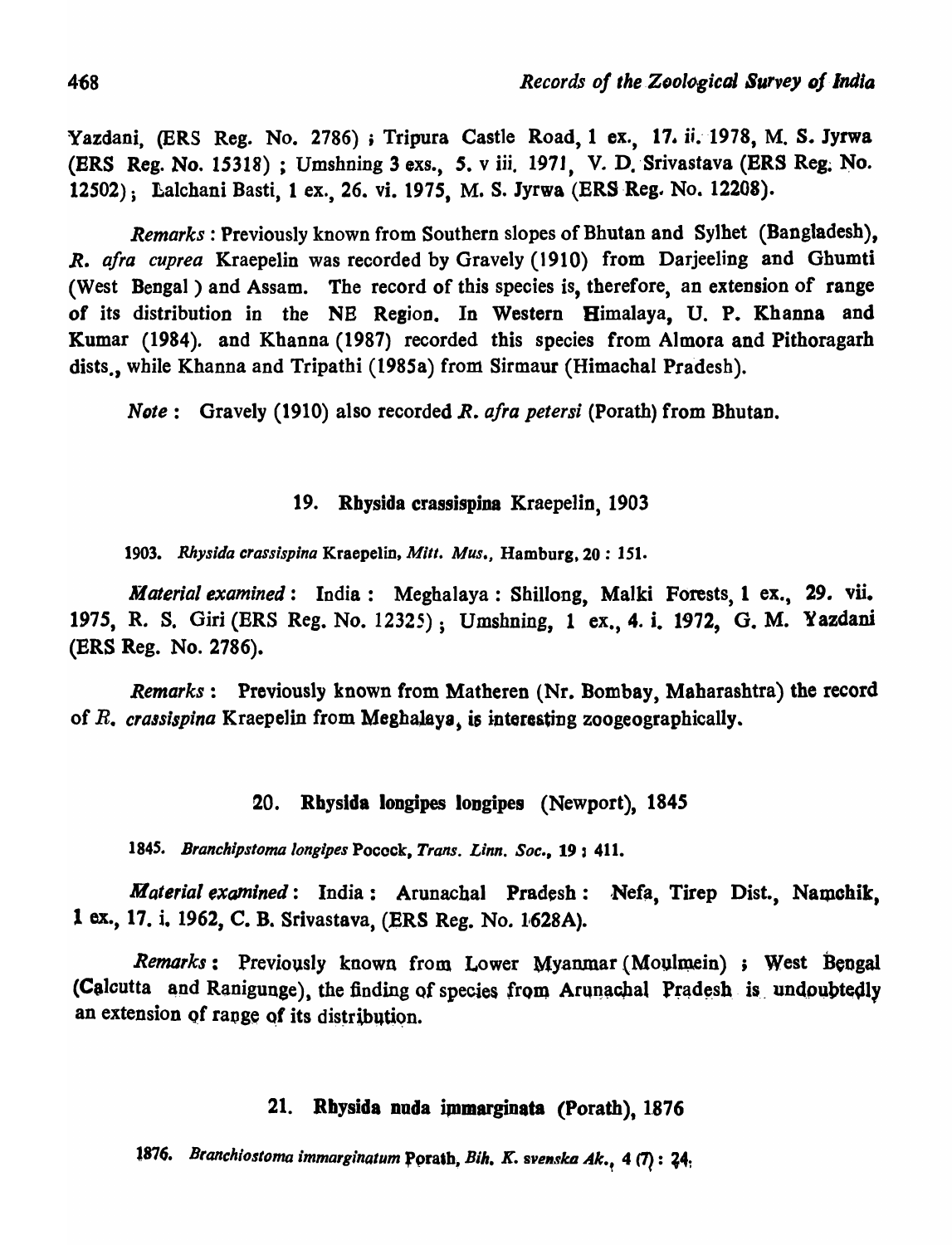*Material examined*: India: Assam: Goalpara, Bhaisi Kuti, 2 exs., 15, i. 1972 (ERS Reg. No. 2664) ; 3 exs., 16.i.1972, (ERS Reg. No. 2877), all S. Biswas coIl. ; E. Kbasi Hills, Sericulture garden, 2 exs., 4. i. 1963, M. R. Rynth. (ERS Reg. No. 13256); Insectary Building, ZSI, 2 exs., 24. ii. 1967, S. K. Pradhan (ERS Reg. No. 1282A); Malki Forests, 1 ex., 8. ix. 1976, M. S. Jyrwa (ERS Reg. No. 13990); Garo Hills, Dainadubi, 1 ex., 8. iv. 1967, R. S. Pillai (ERS Reg. No. 1751).

*Remarks:* Previously recorded from Darjeeling, Punkhabari, Nareil, Jessore, Ranigunge, Tinpabar and Sahibgunge (West Bengal) and Sureil, Samagooting, Dilkush and Cachar (Assam) as also from Chitlong and Little Nepal Valley (Nepal) and Upper Mynmar, the record of this species from Assam and Meghalaya is considered as extension of range of its distribution in NE Region.

### 22. Rhysida nuda nuda (Newport), 1845

*1845. Branchiostoma nudum* Newport, *Trans. Linn. Soc.,* LondoD,9 : 412.

*Material examined;* India: Assam: Goalpara, Dudbnai, 1 ex., 8. iv. 1971, R S. Pillai (ERS Reg. No. 1738); Meghalaya: Shillong, Risa Colony, 1 ex., 31. viii. 1960, S. P. Mazumdar (ERS Reg. No. 13482); New Colony, 1 ex. 24, iii. 1963, A. s. Rajagopal (ERS Reg. No. *13S19).* 

*Remarks:* Earlier recorded from Myanmar (Pegu) the species was subsequently recorded by Gravely from Assam (Sadiya and Dibrugarh). This is, therefore, a further extension of range of distribution of this species in the NE Region.

#### 23. Rbysida stuhlmanni stuhlmanoi Kraepelin, 1903

*1903. Rhys/da stuhlmannl* Kraepelin, *Mitt. Mus.,* Hamburg, 20: 152.

*Material examined*: India: Meghalaya: Shillong, Tripura Castle Road, 1 ex., iii. 1973, M. S. Jyrwa (ERS Reg. No. 6911).

*Remarks* : *Rbysida stuhlmanni* Kraepelin is by origin, an Bthiopean species, a subspecies of which has been described by Khanna (in press) from Western Himalaya, U. P., and simultaneously relegated the original species as *Rhysida stuhlmanni stuhlmanni* Kraepelin *forma-typica*.

The author has come across a single specimen of *R. s. stuhlmanni* from Meghalaya, and is, therefore, treated as a first record from India.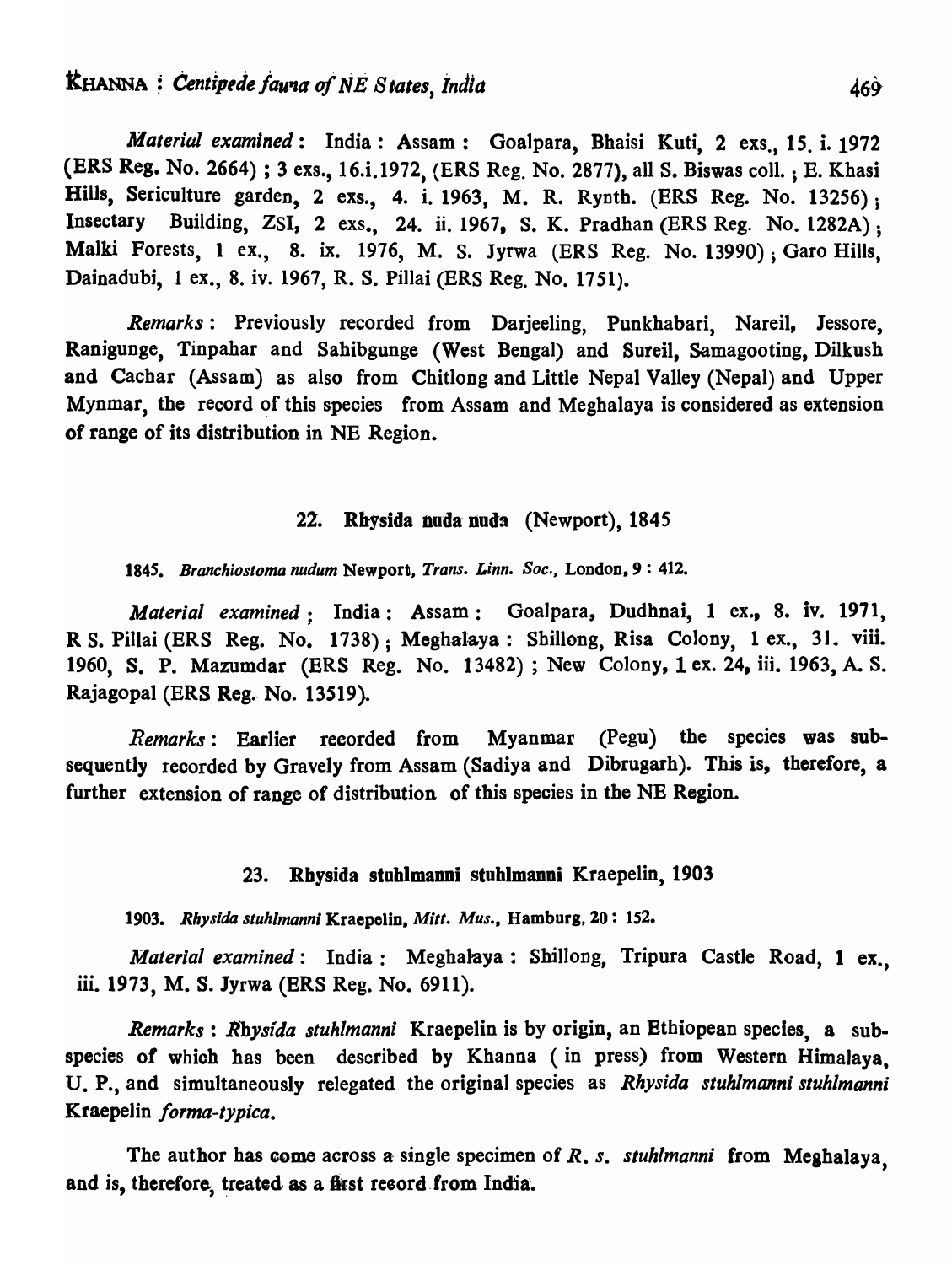### Genus : Etbmostigmos (Pocock)

The genus *Ethmostigmus* (Pocock) is known to be represented' by the following species from NE Region but unfortunately the author bas come across none of them *in*  the present lot.

#### 24. Ethmostlgmus pygomegas (Kohlrausch), 1881

1881. *Heterostoma pygomega Kohlrausch, Arch. Naturges.*, 47:68.

*Remarks:* The species is recorded from Darjeeting (West Bengal), Dikrang, Siliguri, Cachar and Sibsagar (Assam) and Myanmar.

In addition, *E. platycephalus* (Newport) and *E. spinosus* (Newport) have also been known from Myanmar.

#### **ACKNOWLEDGEMENTS**

The author is greatly indebted to the Director, Zoological Survey of India, Calcutta, for permitting to undertake the studies and to Dr. G. S. Arora. Joint Director and the then Officer-in-Charge, Northern Regional Station, Zoological Survey of India, Dehradun, for procuring material for my studies, for providing necessary facilities and also for very critically going through this manuscript. The author is also thankful to Dr. J. R. B. Alfred, Additional Director, the then Officer-in-Charge, Eastern Regional Station, Zoological Survey of India, Shillong (Megbalaya), for placing the material at my disposal.

#### **SUMMARY**

The present paper deals with the Scolopendrid centipedes collected from North Eastern States of India, from Arunachal Pradesh, Assam, Meghalaya, Manipur, Mizoram, Sikkim and Tripura. Altogether twenty species have been recorded, five of which, viz., *Otostigmus oatesi* Kraepelin, o. *oweni* Pocock, o. *proponens* Chamberlin, o. *spin08U&*  Porath and *Rhysida stuhlmanni stuhlmanni* (Kraepelin), constitute a first record from India; four new record from NE Region, namely, Otostigmus ceylonious Haase, O. ruficeps Pocock, O. nudus Pocock, and Cormocephalus dentipes Pocock; eleven species are with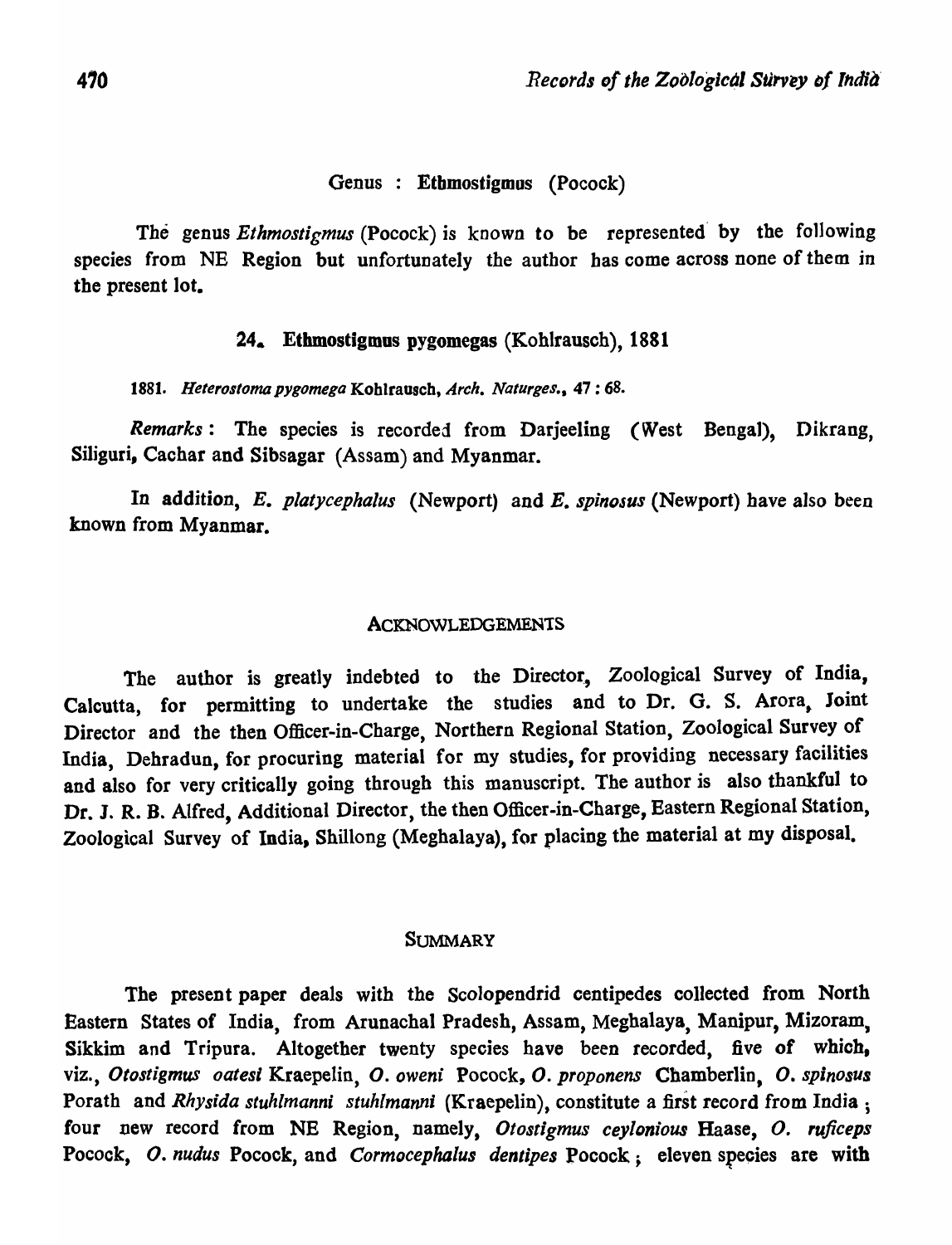their distributional ranges extended within the NE Region. Combining the above records with earlier species known from the region, the number of species now known from NE States has been raised from eleven to twentyfour. *Ethmostlgmus pygomegas*  (K.ohlrausch), *Cormoeephalus pygmaeus* Pocock and *Seolopendra subspinipes dehaani* Brandt, known earlier from the region, have not been recorded in the present studies. Notes on the species occurring in the adjoining countries like Bhutan, Bangladesh, Myanmar and Nepal, have been provided.

#### **REFERENCES**

- Attems, G. 1906. lavanische Myriapode, *Mitt. N aturisl. Mus.,* Humburg 24 (1907).
- Atterns, G. 1930. Scolopendromoroha, *Das Tierr.,* 52 (1) : 1-308.
- Gravely, F. H. 1910. The distribution of Oriental Scolopendridae. *Ree. Indian Mus.,*  5(1) : 161-172.
- Gravely, F. H. 1912. Zoological results of Abhor expedition. V. Scolopendridae. *Ree. Indian Mus..* 7(1) : 69-73.
- Khanna, V. 1987. Taxonomic and ecological studies on the centipedes (Chilopoda; Scolopendromorpha: Scolopendridae) from Western Himalaya, U.P., D. Phill. Thesis, Garhwal University, Srinagar. U. P., pp. 1-243, with 21 plates.
- Khanna, V. 1995. Conservation area series 5 : Fauna of Rajaji National Park, U. P., India. Centipedes (Chilopoda: Scolopendridae). *Zool. Surv. India*, pp. 309-316.
- Khanna, V. (in press). Centipede fauna of Corbett National park, U. P., India, (Chilopoda : Scolopendridae). *Ree. zool. Surv. India,* Mss. pp. 1-20.
- Khanna, V. (in press). Fauna of Nanda Devi Biosphere Reserve, U. P., India. Centipedes (Chilopoda : Scolopendromorpha). *Ree. zool. Surv. India,* mss. pp. 1-5.
- Khanna, V. and Kumar, A. 1964. Scolopendrid centipedes from Western Himalaya, U. p., with an annotated list of the Indian species (Chilopoda: Scolopendromorpha: Scolopendridae). *Uttar Pradesh J. 200l.*, 4(1): 83-98.
- Khanna, V. and Tripathi, J. C. 1985. First report on the centipedes collected from U. P. Terai, India (Chilopoda: Scolopendridae). *Bull. zool. Surv. India.* 7(2/3) 267-270.